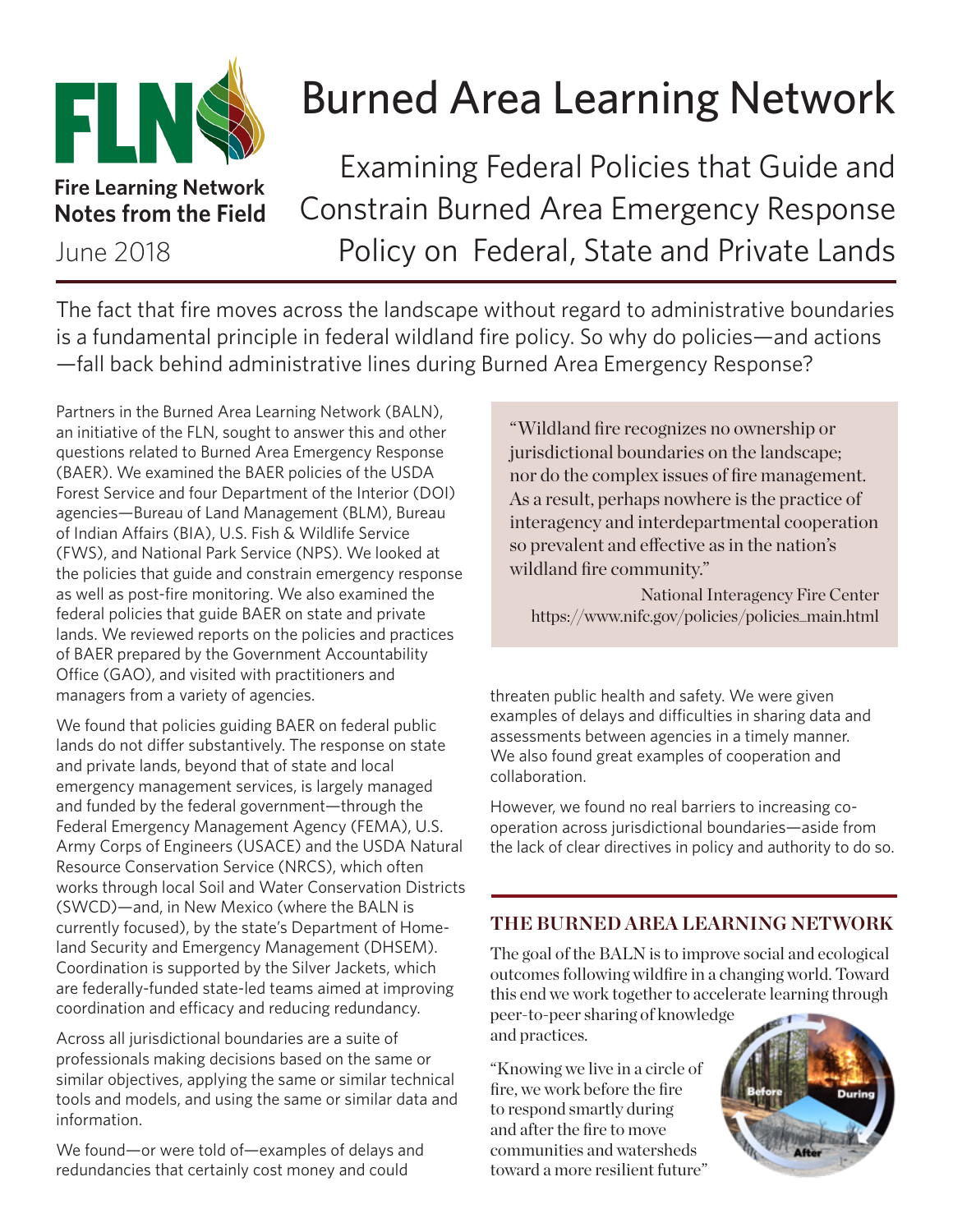

In 2011, the Las Conchas Fire burned across lands managed by multiple federal agencies, as well as tribal, state, county and private lands. BAER was undertaken separately by each jurisdiction. *© TNC (Anne Bradley)*

## FEDERAL POLICIES

There is very little substantive departure between the Forest Service and DOI relative to BAER policy. This is largely because all federal agencies receive funding for BAER through emergency operational funds, and the source of funding constrains the program across all jurisdictions.

The policy objective for BAER on federal lands is to identify imminent threats, take immediate action, and mitigate unacceptable risks and degradation. BAER priorities on all federal lands are:

- 1. human life and safety,
- 2. property, and
- 3. critical natural and cultural resources.

Interestingly, one point of departure among agencies is the program area in which BAER resides. The Forest Service manages BAER under its national Watershed, Fish, Wildlife, Air and Rare Plants program; the DOI manages BAER under the Office of Wildland Fire. Otherwise BAER program responsibilities are similarly delineated at the national, regional, local and incident levels.

The Forest Service and DOI use the same definitions (and timelines, in parentheses) for post-fire response:

- 1. Suppression Rehabilitation: Rehabilitating damage and disturbance caused by suppression activities. (To be completed by the Incident Management Team using suppression funds and resources.)
- 2. Emergency Stabilization: Planned actions to stabilize and prevent unacceptable degradation to natural and cultural resources, to minimize threats to life or property resulting from the effects of a fire, or to repair/replace/construct physical improvements necessary to prevent degradation of land or resources. (Emergency stabilization actions must be taken within one year following containment of a wildland fire.)
- 3. Burned Area Rehabilitation: Efforts undertaken (within three years of containment of a wildland fire) to repair or improve fire-damaged lands unlikely to stabilize or recover naturally, or to repair or replace minor facilities damaged by fire (not funded by BAER.)
- 4. Restoration: The continuation of rehabilitation to restore ecological structure, composition and function in burned areas (beyond the initial three years), or the repair or replacement of major facilities damaged by the fire, which are not funded by BAER.

Both the Forest Service and DOI limit BAER to lands within their jurisdiction except where a specific agreement, authority or instrument permit otherwise. Neither department's policy emphasizes interagency cooperation or public involvement. Policy direction on cooperation is usually preceded with "when appropriate," in stark contrast to wildland fire management where coordination and cooperation are the cornerstone of policy and implementation guidance.

### More Online: Federal BAER Policies

USDA Forest Service https://www.fs.fed.us/im/directives/fsm/2500/wo\_id\_2520-2017-1.doc Department of the Interior agencies https://www.fws.gov/fire/ifcc/esr/home.htm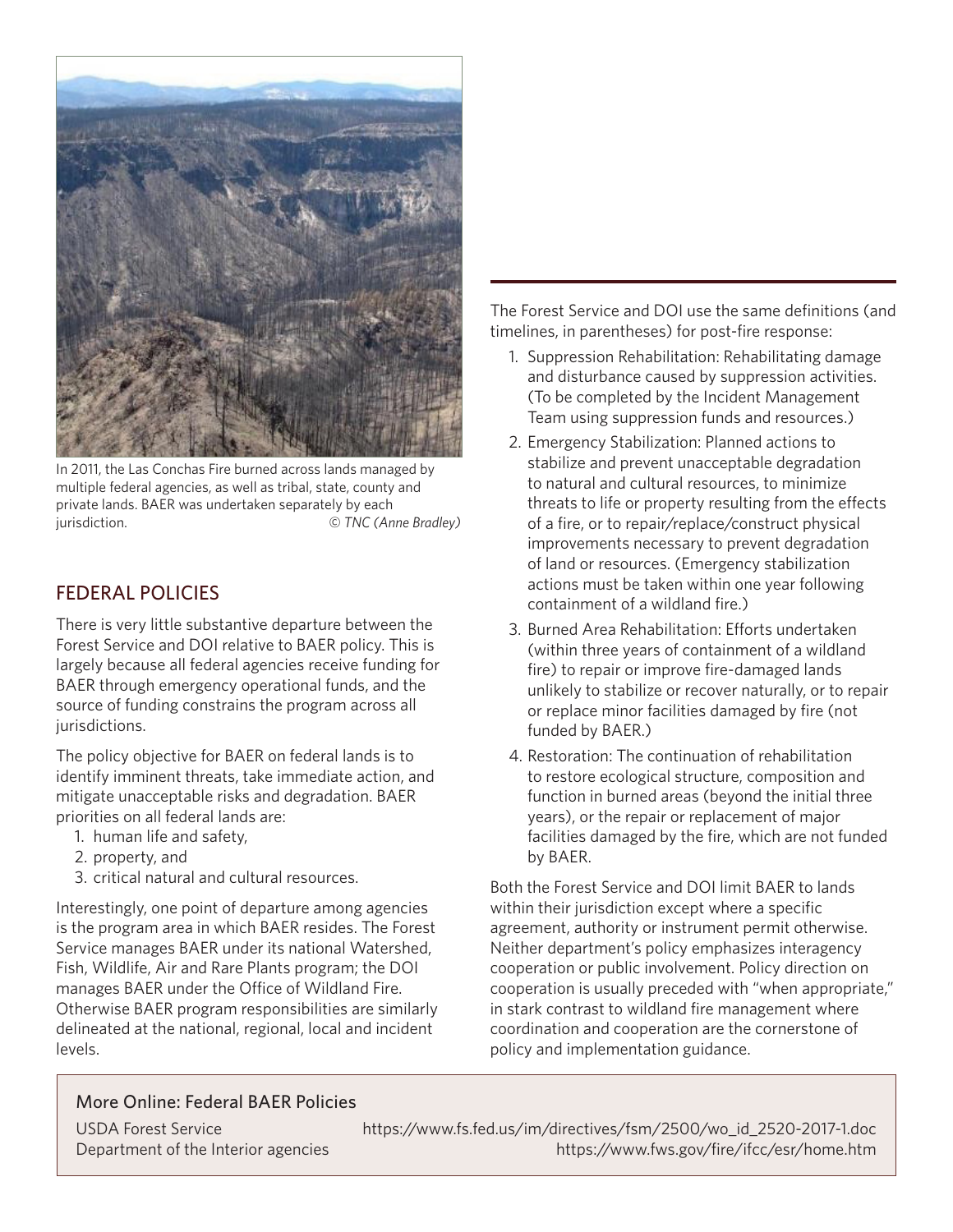#### MONITORING

A 2003 report prepared by the GAO documented a review of BAER policy and effectiveness. This report noted that agencies did not monitor the effects or effectiveness of BAER programs and practices. The GAO recommended that the secretaries of the USDA and DOI direct agency heads to:

- specify the type and extent of monitoring data that local land units are to collect, and methods for collecting these data; and
- develop an interagency system for collecting, storing, analyzing and disseminating information on monitoring results for use in management decisions.

In response to the GAO report, agencies adopted policies and timelines for completing monitoring and for documenting and disseminating monitoring results.

According to current policy, agencies will monitor both whether an activity was implemented (implementation monitoring) and whether it was effective (effectiveness monitoring).

The Forest Service and DOI apply similar constraints to monitoring conducted using BAER funds. These include prohibiting the monitoring of natural recovery (unless it is specified as a control area in a paired comparison design), monitoring wildfire effects, long-term monitoring, conducting research and monitoring the effects (as opposed to effectiveness) of BAER treatments.

Both also clearly separate BAER from post-fire rehabilitation and restoration, but allow that the BAER assessment may be useful to these later recovery efforts.

In 2017, BALN member Dr. Alexander Evans completed a review of recent published studies on post-fire concerns. He found that "while researchers have produced useful insights into many questions, there are few definitive answers. The challenges of the post-fire environment require continued scientific research and active sharing of lessons learned from adaptive management. Without stronger agency policy and support for tracking accomplishments and monitoring outcomes, the situation is not likely to improve."



Conceptual model for an interagency task force to address post fire analysis and threat reduction on state, tribal and private lands *Source: Kathleen Rowden, NWS* 

#### RESPONSE ON STATE AND PRIVATE LAND IN NEW MEXICO

Federal land managers' authority for post-fire emergency response is limited to assessing and addressing threats on federal lands and resources, mostly within the burned area. Often the most significant threats following a wildfire occur downstream and/or downslope of the fire—outside the burned area, and outside the federal land management agency jurisdiction.

Post-fire flooding and debris flow can threaten human life and safety as well as damage or destroy homes, infrastructure and communities. Many state, federal and local agencies have a role in responding to post-fire emergencies. They do so under FEMA's *National Planning Frameworks* and *Federal Interagency Operational Plans for Prevention, Protection, Response, Mitigation and Recovery*.

Local, state and federal first responders—fire, rescue and law enforcement agencies—are the first line of defense in any accident or emergency on state and private land. In the case of a large, catastrophic event such as a fire or post-fire flooding and debris flow, local resources soon reach their capacity. At this point, the key role of a state or tribal government is to request a federal state of emergency (or disaster) declaration. This is the primary mechanism that allows federal resources to aid states in their response.